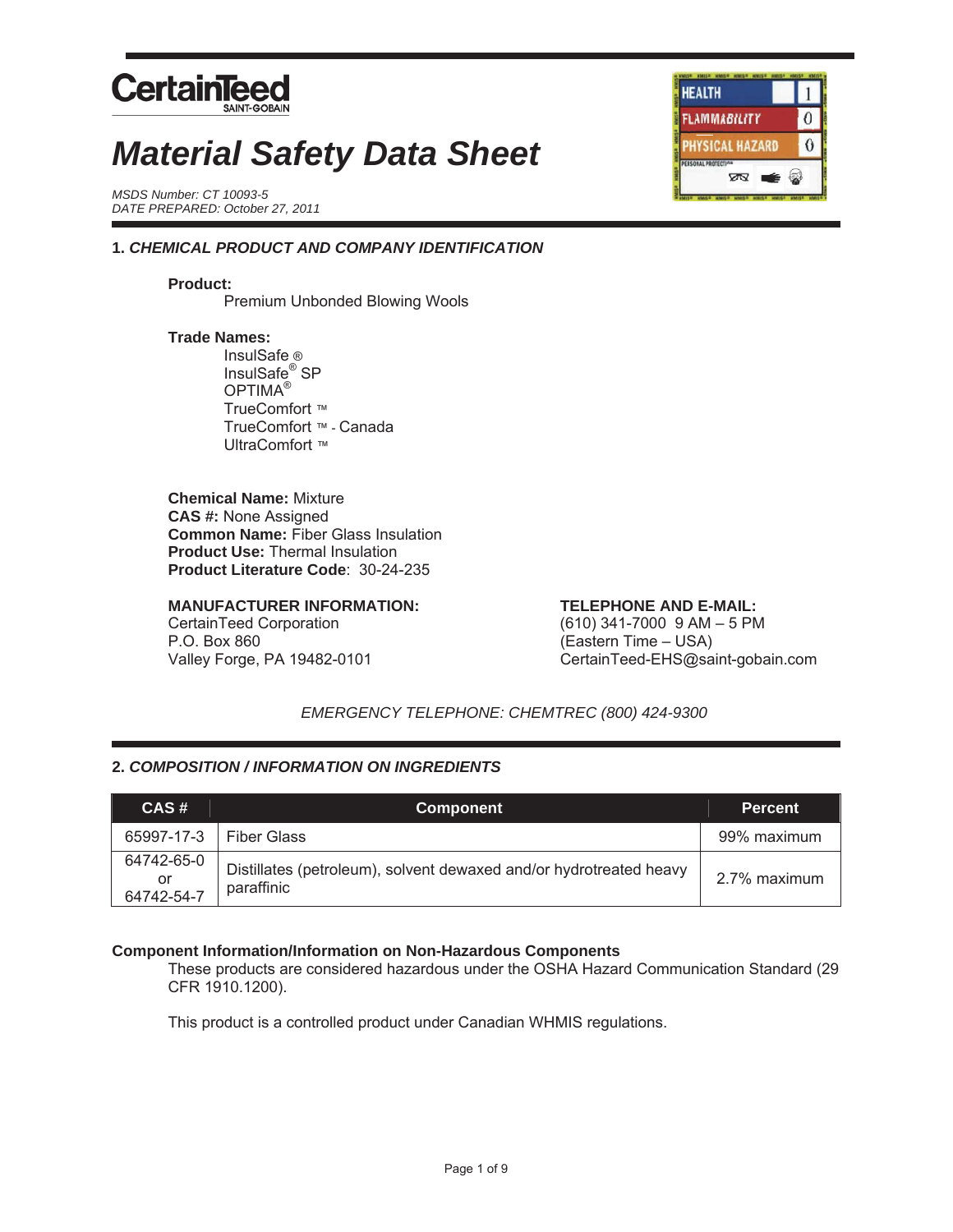# **3.** *HAZARD IDENTIFICATION*

#### **Emergency Overview**

May cause temporary irritation to the upper respiratory system, skin and eyes; may cause gastrointestinal irritation if ingested.

**Routes of Exposure:** Inhalation, skin, and eye contact.

#### **Potential Health Effects: Eyes**

Contact with the eye may result in temporary irritation. Symptoms may include tearing and redness.

# **Potential Health Effects: Skin**

Contact with the skin may be temporarily irritating to some individuals.

#### **Potential Health Effects: Ingestion**

Ingestion of this product is unlikely. Contact a physician if unusual reaction is noted.

# **Potential Health Effects: Inhalation**

Inhalation of this product may cause temporary irritation of the upper respiratory tract.

# **Medical Conditions Aggravated by Exposure**

Medical conditions that may be aggravated by exposure could include any pre-existing conditions which may be aggravated by mechanical irritants upon inhalation or skin contact.

#### **HMIS Ratings: Health:** 1\* **Fire:** 0 **Physical Hazard:** 0

Hazard Scale: 0 = Minimal 1 = Slight 2 = Moderate 3 = Serious 4 = Severe \* = Chronic hazard

# **4.** *FIRST AID MEASURES*

#### **First Aid: Eyes**

Do not rub eyes, as fibers may scratch the eye. Immediately flush eyes with large amounts of water for at least 15 minutes. If irritation persists, seek medical attention.

# **First Aid: Skin**

Wash exposed areas with soap and water. If irritation develops or persists, seek medical attention. Skin irritation responds well to mild hydrocortisone cream.

# **First Aid: Ingestion**

Ingestion of this product is unlikely. If ingested, do not induce vomiting. If an unusual reaction is noted, contact a physician.

#### **First Aid: Inhalation**

If the product is inhaled, remove the affected person to fresh air. If irritation persists, seek medical attention.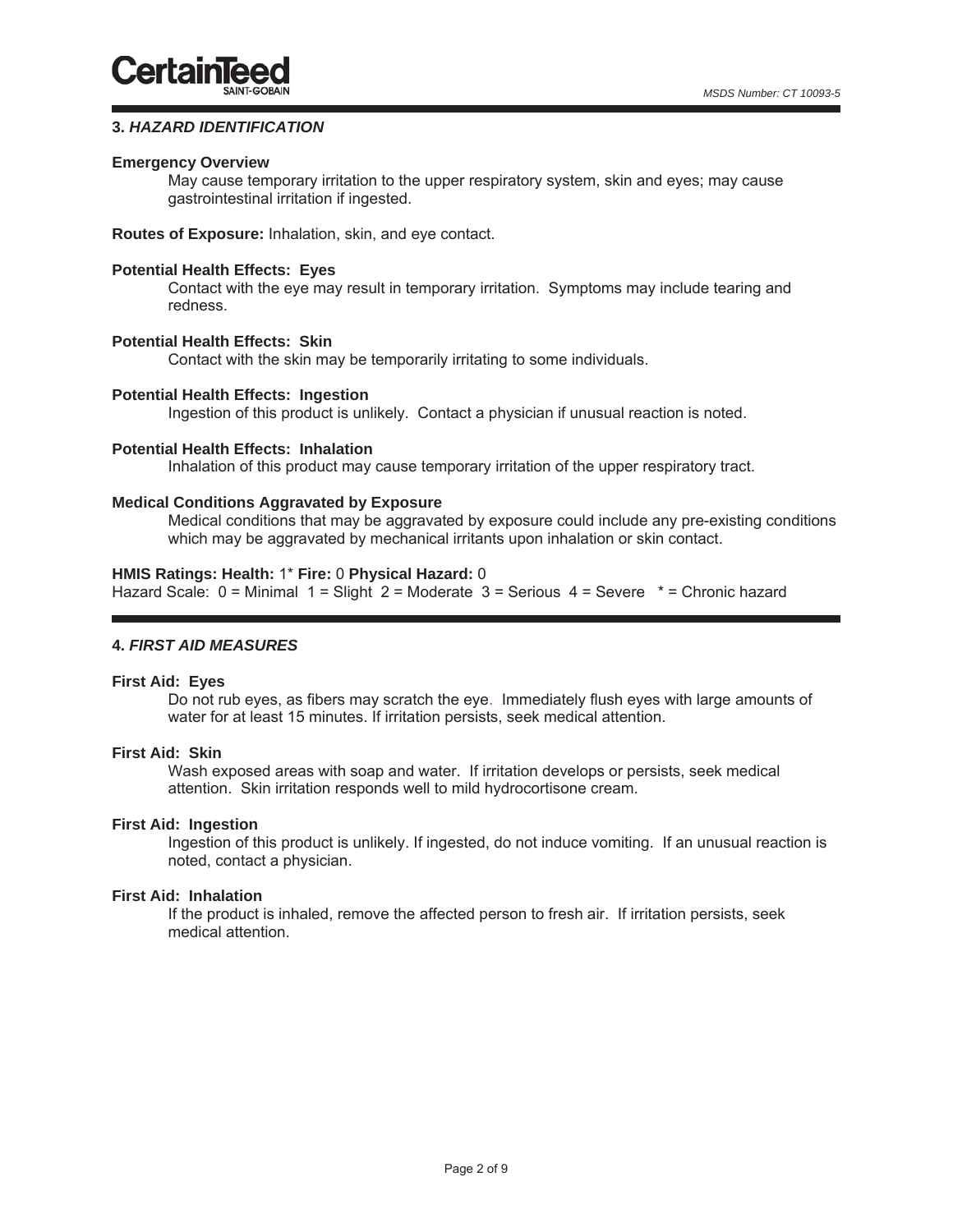# **5.** *FIRE FIGHTING MEASURES*

# **General Fire Hazards**

See Section 9 for Flammability Properties. Product does not support combustion.

# **Hazardous Combustion Products**

A non-hazardous mineral oil dust suppressant additive in the product may emit carbon monoxide as a decomposition product.

## **Extinguishing Media**

Use extinguishing media appropriate for surrounding fire.

# **Fire Fighting Equipment/Instructions**

Standard fire fighting protective equipment appropriate for surrounding fire may be used.

# **NFPA Ratings: Health:** 0 **Fire:** 0 **Reactivity:** 0

Hazard Scale: 0 = Minimal 1 = Slight 2 = Moderate 3 = Serious 4 = Severe

# *6. ACCIDENTAL RELEASE MEASURES*

#### **Containment Procedures**

Wear appropriate personal protective equipment.

#### **Clean-Up Procedures**

Vacuum dust deposits. Place in an appropriate container for disposal. Avoid generating dust during clean-up. Dispose of in accordance with Federal, State and local regulations in a permitted waste management facility.

#### **Evacuation Procedures**

Not expected to be an issue.

# *7. HANDLING AND STORAGE*

# **Handling Procedures**

When handling and/or applying this product:

- Wear long sleeves and general purpose work gloves (canvas, leather or other);
- Wear eye protection such as goggles, safety glasses or face shield;
- When necessary, use a NIOSH-approved respirator with an efficiency of N95 or higher;

After handling and/or applying this product:

- Wash with soap and warm water
- Wash work clothes separately and rinse washer after use

#### **Storage Procedures**

Store these products in a cool, dry, well-ventilated area, under cover.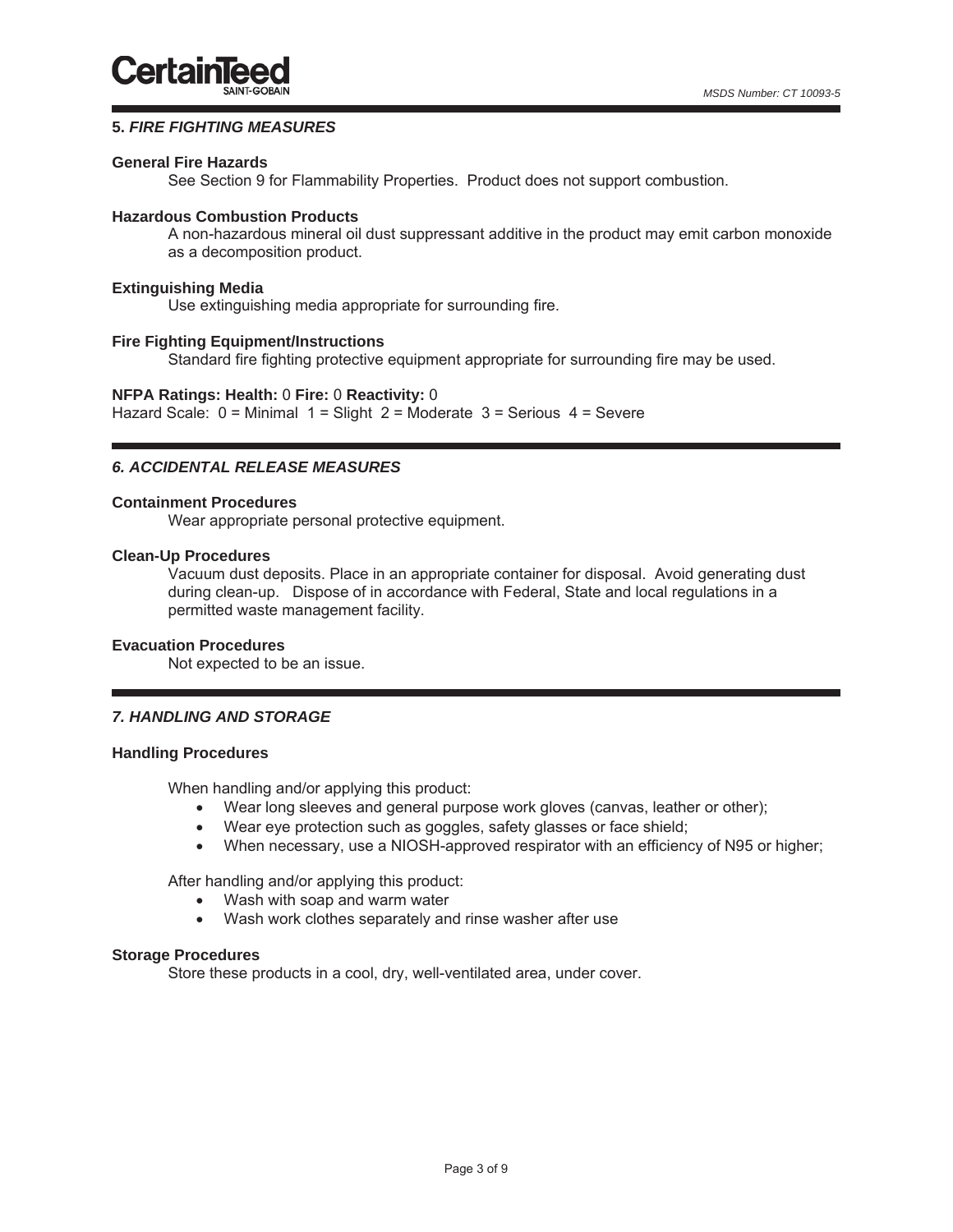# *8. EXPOSURE CONTROL / PERSONAL PROTECTION*

# **A: Component Exposure Limits**

# **Fiber Glass (65997-17-3)**

|            | OSHA PEL: 15 mg/m <sup>3</sup> (as total nuisance dust); 5 mg/m <sup>3</sup> (as respirable nuisance dust)  |
|------------|-------------------------------------------------------------------------------------------------------------|
| ACGIH TLV: | 1 f/cc TWA (respirable fibers, length $>5$ µm, aspect ratio $>=3:1$ , as determined by the                  |
|            | membrane filter method at 400-450x magnification [4 mm objective], using phase-                             |
|            | contrast illumination) (related to glass wool fibers)                                                       |
| NIOSH REL: | 5 mg/m <sup>3</sup> as total fibrous glass, or 3 f/cc TWA(fibers $\le$ =3.5 µm in diameter and $\ge$ =10 µm |
|            | in length)                                                                                                  |
|            | NAIMA: 1 f/cc (HSPP Voluntary Recommended Exposure Limit)                                                   |

# **Distillates (petroleum), solvent dewaxed and/or hydrotreated heavy paraffinic (64742-65-0 or 64742-54-7))**

| OSHA PEL: 500 ppm (as petroleum distillates); 5 mg/m <sup>3</sup> (as oil mist, mineral)              |
|-------------------------------------------------------------------------------------------------------|
| ACGIH TLV: $5 \text{ mg/m}^3$ (as oil mist, mineral)                                                  |
| NIOSH REL: $350 \text{ mg/m}^3$ (as petroleum distillate); 5 mg/m <sup>3</sup> (as oil mist, mineral) |

# **Engineering Controls**

Avoid spread of fiber glass dust. Provide adequate general and/or local exhaust ventilation to maintain worker exposures below exposure limits.

# **PERSONAL PROTECTIVE EQUIPMENT**

# **Personal Protective Equipment: General**

Use appropriate personal protective equipment when handling this product.

# **Personal Protective Equipment: Eyes/Face**

Safety glasses with side shields or chemical goggles are recommended to prevent fibers from contacting the eyes.

#### **Personal Protective Equipment: Skin**

Wear protective general purpose work gloves (canvas, leather or other type), long pants and long-sleeved shirts to prevent against skin contact.

# **Personal Protective Equipment: Respiratory**

Use appropriate NIOSH-approved respiratory protection, such as a single-use dust/mist respirator (N95) when installing this product. For higher fiber concentrations, a full-face respirators, equipped with high-efficiency particulate air (HEPA) filters may be necessary.

# **Personal Protective Equipment: Other**

Use of a hard hat is recommended in attics to prevent against injury from protruding nails overhead. The use of hearing protection is recommended when working in close proximity to insulation blowing equipment.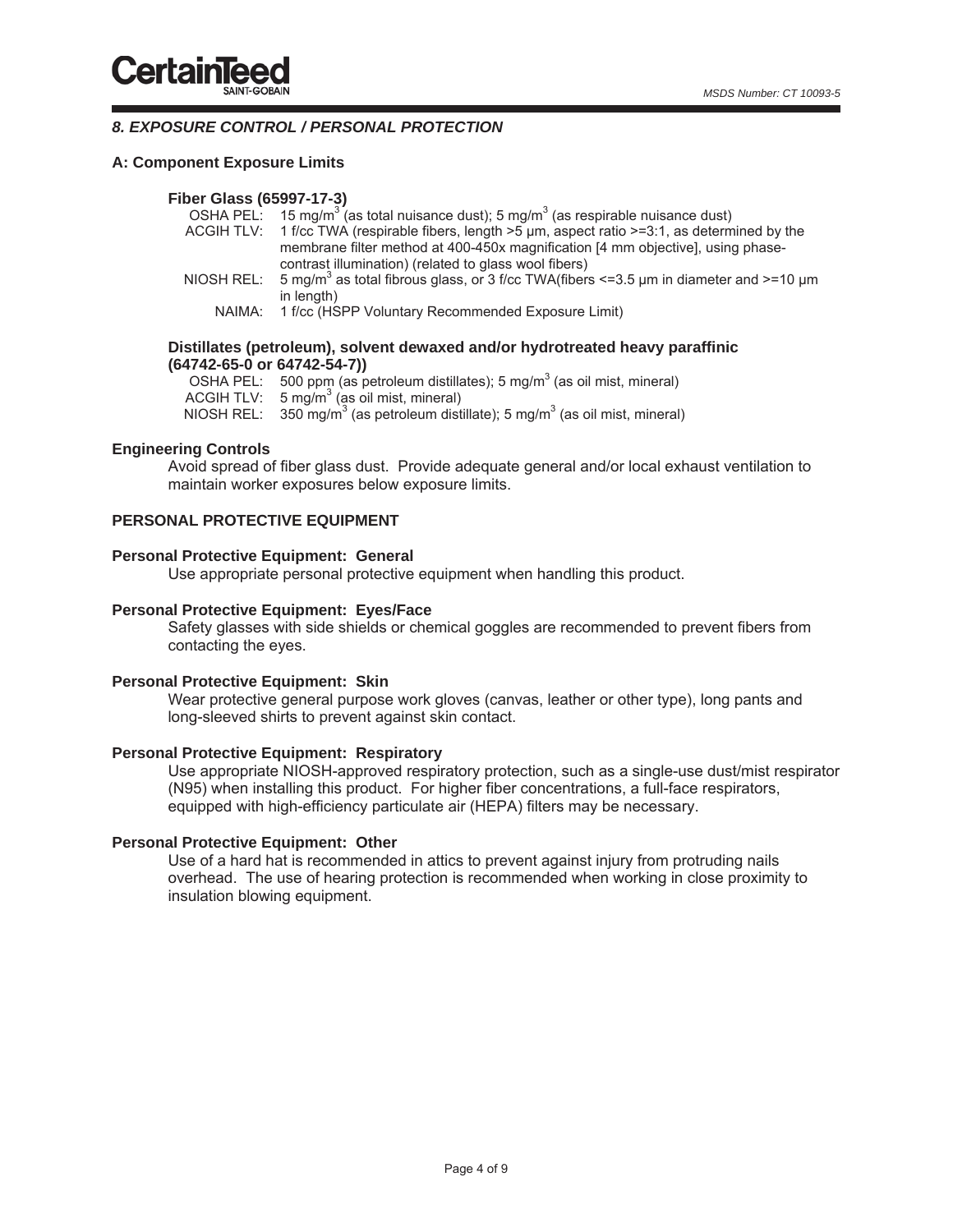# *9. PHYSICAL AND CHEMICAL PROPERTIES*

| Appearance:                         | White, unbonded glass<br>fibers | Odor:                               | <b>None</b>                  |
|-------------------------------------|---------------------------------|-------------------------------------|------------------------------|
| <b>Physical State:</b>              | Solid                           | :bH                                 | Not Applicable               |
| <b>Vapor Pressure:</b>              | Not Applicable                  | <b>Vapor Density:</b>               | Not Applicable               |
| <b>Boiling Point:</b>               | Not Applicable                  |                                     | Melting Point: 2200°F/1200°C |
| Solubility (H2O):                   | Small                           | <b>Specific Gravity:</b>            | Glass = $2.5$                |
| <b>Flash Point:</b>                 | Not Applicable                  | <b>Flash Point Method:</b>          | Not Applicable               |
| <b>Lower Flammability</b><br>Limit: | Not Applicable                  | <b>Upper Flammability</b><br>Limit: | Not Applicable               |
| <b>Auto Ignition Temp.:</b>         | Not Applicable                  | <b>Burning Rate:</b>                | Not Applicable               |
|                                     |                                 |                                     |                              |

# *10. CHEMICAL STABILITY AND REACTIVITY INFORMATION*

**Chemical Stability:** Stable under normal conditions.

**Chemical Stability: Conditions to Avoid** - Keep away from incompatible materials.

**Incompatibility:** Products are incompatible with hydrofluoric acid.

#### **Hazardous Decomposition**

A non-hazardous mineral oil dust suppressant additive in the product may emit carbon monoxide as a decomposition product.

**Possibility of Hazardous Reactions:** Will not occur.

# *11. TOXICOLOGICAL INFORMATION*

#### **Acute Dose Effects**

#### **A: General Product Information**

Exposure to these products may cause temporarily irritation to the upper respiratory system, skin and eyes.

**Repeated Dose Effects:** No information available for the product.

# **Carcinogenicity**

**A: General Product Information:** No information available for the product.

#### **B: Component Carcinogenicity**

#### **Fiber Glass (65997-17-3)**

| ACGIH: | A3 (Confirmed Animal Carcinogen with Unknown Relevance to Humans)                  |
|--------|------------------------------------------------------------------------------------|
| IARC:  | Group 3 (Not Classifiable As To Carcinogenicity To Humans) (Monograph 81<br>(2002) |
| NTP:   | Reasonably Anticipated To Be A Human Carcinogen (Possible Select)<br>Carcinogen)   |

In 2001, following a review of all of the medical and scientific data available, the International Agency on Research on Cancer (IARC), re-classified glass wool insulation fibers from a Group 2B ("Possibly Carcinogenic to Humans") to a Group 3 classification ("Not Classifiable As To Carcinogenicity to Humans"). In issuing this finding, IARC stated that "there is no evidence of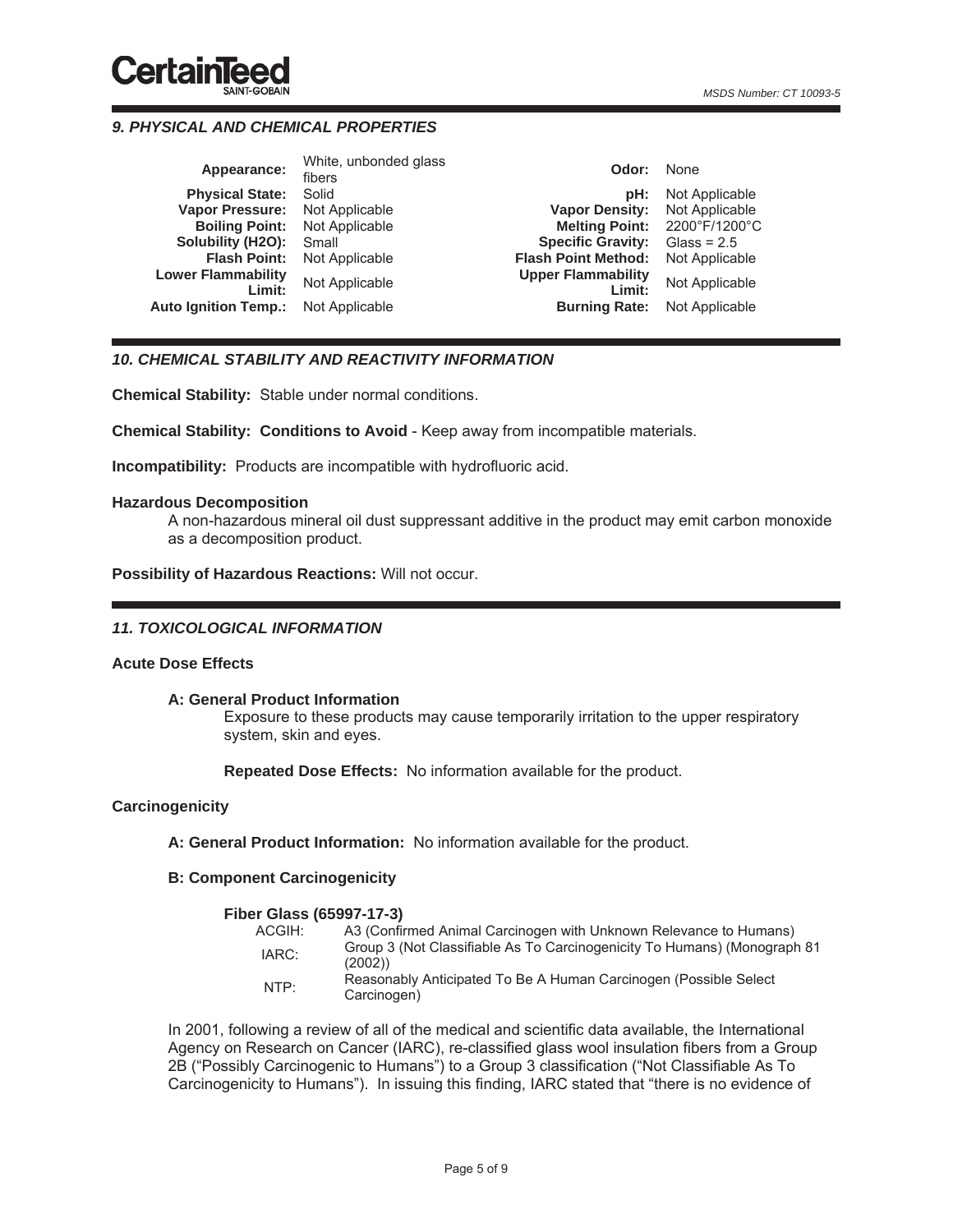increased risks of lung cancer or of mesothelioma from occupational exposures during the manufacture of these materials, and inadequate evidence overall of any cancer risk". The NTP classified "Glass Wool, Respirable Size" as "Reasonably Anticipated To Be A Human Carcinogen" in its Seventh Report On Carcinogens (ROC), issued in 1994. Insulation glass wool fibers are under consideration for delisting in the Twelfth Report on Carcinogens, currently under review.

**Mutagenicity:** No information available for the product.

**Teratogenicity:** No information available for the product.

**Developmental Effects:** No information available for the product.

# *12. ECOLOGICAL INFORMATION*

CertainTe

#### **A: General Product Information**

No information available for this product.

# **B: Component Analysis**

No information available for the components of this product.

This product is not manufactured with, nor does it contain any Class I Ozone depleting chemicals as defined by EPA in Title VI of the Clean Air Act Amendments of 1990 40 CFR Part 82, Protection of Stratospheric Ozone.

This product is not classified as a hazardous air pollutant in Title III Clean Air Act of 1990.

Fiber glass is hydrophobic, therefore, no adverse environmental effects would be expected if this product were accidentally released in the water or soil. No harm to fish or wildlife would be caused by this product.

CertainTeed's InsulSafe<sup>®</sup>SP, Optima<sup>®</sup>, TrueComfort™ TrueComfort ™ - Canada and UltraComfort ™ fiber glass insulation products meet GREENGUARD Emission Standards. CertainTeed's certification confirms compliance with GREENGUARD Emission Standards, which are based on criteria used by the State of Washington, the U.S. Environmental Protection Agency (EPA), OSHA and the World Health Organization for total particulate and Volatile Organic Compounds (VOC) emissions, including formaldehyde. Additionally, CertainTeed's residential fiber glass insulation products meet the following emission criteria: California Section CA1350 material specification for schools and offices; OSHA Purchase Specification; State of Washington; EPA; and Proposed State of California. CertainTeed's residential fiber glass insulations also meet the EPA Recovered Material Guideline for recycled content.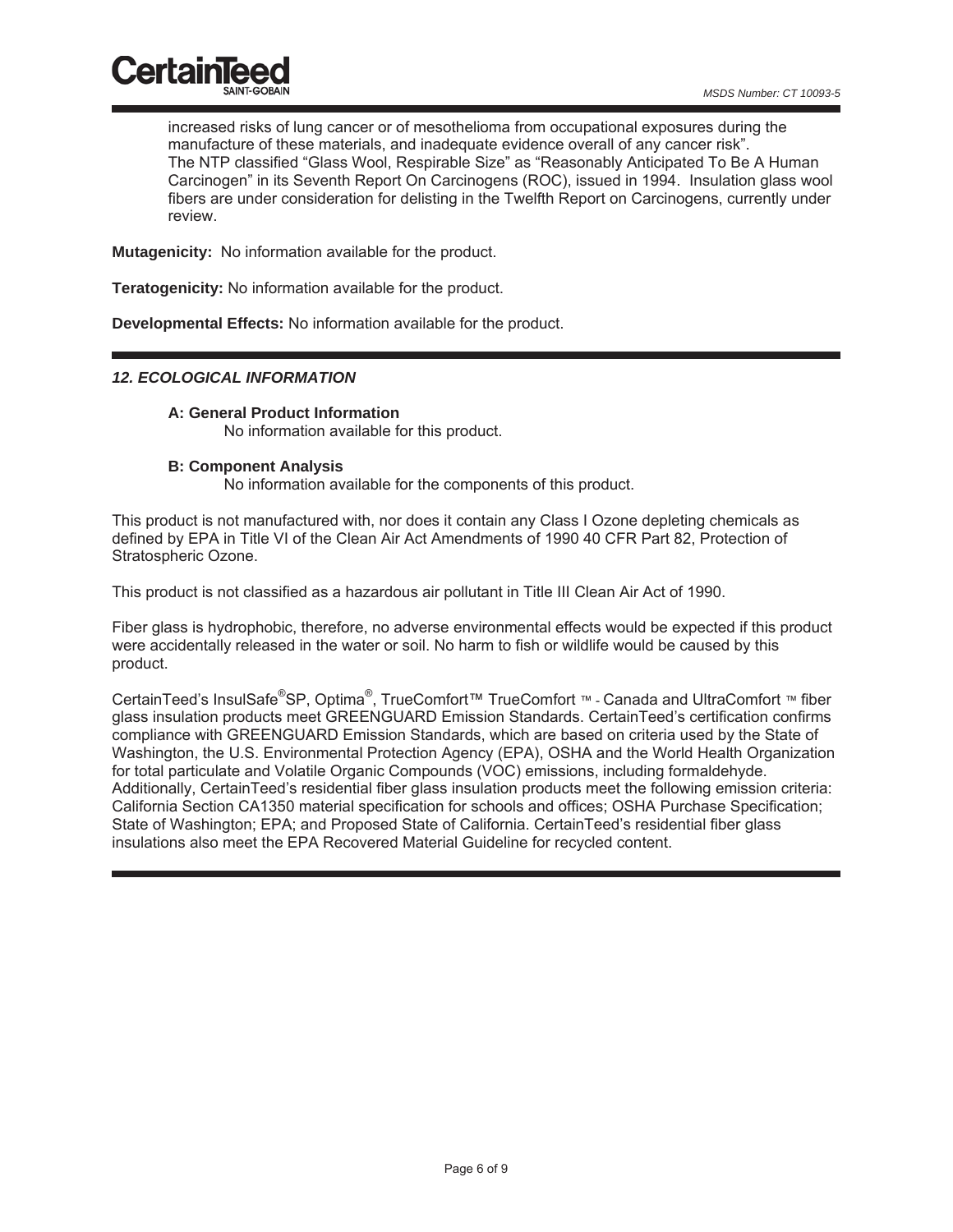# *13. WASTE DISPOSAL CONSIDERATIONS*

# **US EPA Waste Number & Descriptions**

#### **A: General Product Information**

Wastes must be tested using methods described in 40 CFR Part 261 to determine if it meets applicable definitions of hazardous wastes.

#### **B: Component Waste Numbers**

No EPA-listed Waste Numbers are being shown for this product's components.

## **Disposal Instructions**

Dispose of waste material according to Federal, State, local and Provincial environmental regulations. See Section 7 for Handling Procedures; see Section 8 for Personal Protective Equipment recommendations.

# *14. TRANSPORTATION INFORMATION*

#### **US DOT Information**

This product is not regulated as a hazardous material by the United States (DOT) transportation regulations.

# **National Motor Freight Classification (NMFC)**

10330S3, Insulation Material – NOI (Not Otherwise Indexed)

#### **International Transportation Regulations**

This product is not regulated as a hazardous material by Canadian (TDG) transportation regulations.

# *15. US FEDERAL REGULATIONS*

#### **A: General Product Information**

Components of this product have been checked against the non-confidential TSCA inventory by CAS Registry Number. Components not identified on this non-confidential inventory are either exempt from listing (i.e. polymers, hydrates) or are listed on the confidential inventory as declared by the supplier.

#### **B: CERCLA**

None of the components of this product are present at an amount reportable to the National Response Center under the Comprehensive Environmental Response, Compensation and Liability Act (CERCLA: 40 CFR 302.4) or to State and local emergency planning committees under the Superfund Amendments and Reauthorization Act (SARA), Title III, Section 304.

**Acute Health:** Yes **Chronic Health:** Yes **Fire:** No **Pressure:** No **Reactive:** No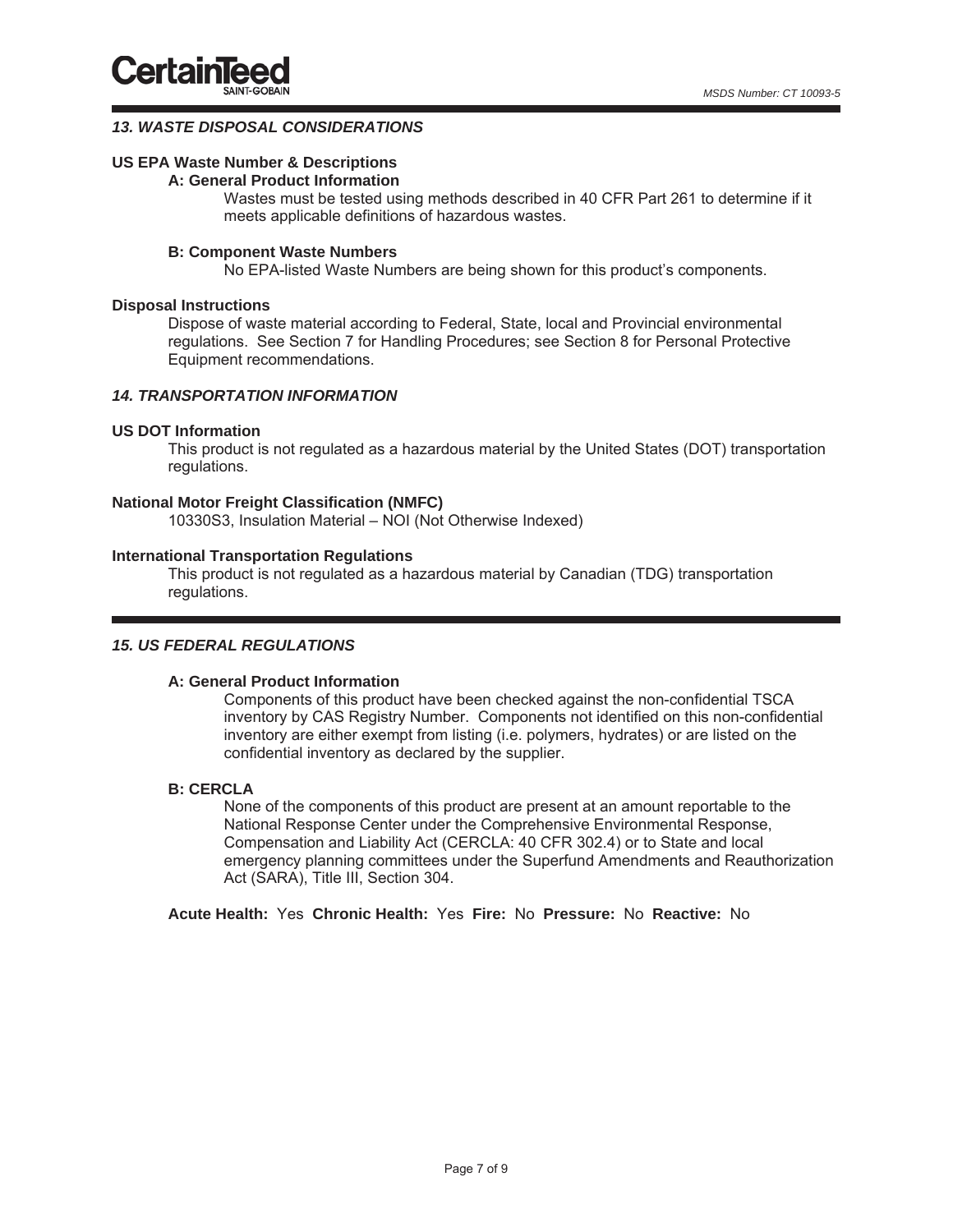# **State Regulations**

## **A: General Product Information**

Other state regulations may apply. Check individual state requirements.

## **B: Component Analysis - State**

The following components appear on one or more of the following state hazardous substances lists:

| <b>Component</b>                                                                    | CAS#                      | CA  | <b>MA</b> | <b>MN</b>  | NJ  | <b>PA</b> | <b>RI</b> |
|-------------------------------------------------------------------------------------|---------------------------|-----|-----------|------------|-----|-----------|-----------|
| <b>Fiber Glass</b>                                                                  | 65997-17-3                | Yes | <b>No</b> | Yes        | Yes | Yes       | Yes       |
| Distillates (petroleum), solvent<br>dewaxed and/or hydrotreated<br>heavy paraffinic | 64742-65-0/<br>64742-54-7 | No  | Yes       | <b>Yes</b> | No  | Yes       | Yes       |

# **C: California Safe Drinking Water and Toxics Enforcement Act (Proposition 65)**  The following statement(s) are provided under the California Safe Drinking Water and

Toxic Enforcement Act of 1986 (Proposition 65):

WARNING! This product contains a chemical known to the state of California to cause cancer.

# **Canadian WHMIS Information**

**A: General Product Information:** WHMIS Class D2A – Very toxic material.

# **B: Component Analysis - WHMIS IDL**

Fibrous glass and mineral oil are listed in the WHMIS IDL.

**WHMIS Classification:** WHMIS Class D2A – Very toxic material.

# **Additional Regulatory Information**

**A: General Product Information:** No additional information available.

#### **B: Component Analysis - Inventory**

| <b>Component</b>                                                                    | CAS#                      | <b>TSCA</b> | <b>DSL</b> | <b>EINECS</b> |
|-------------------------------------------------------------------------------------|---------------------------|-------------|------------|---------------|
| <b>Fiber Glass</b>                                                                  | 65997-17-3                | Yes         | Yes        | Yes           |
| Distillates (petroleum), solvent<br>dewaxed and/or hydrotreated<br>heavy paraffinic | 64742-65-0/<br>64742-54-7 | Yes         | Yes        | Yes           |

# *16. ADDITIONAL COMMENTS*

# **Other Information**

Disclaimer: Supplier gives no warranty of merchantability or of fitness for a particular purpose. Any product purchased is sold on the assumption the purchaser will make his own tests to determine the quality and suitability of the product. Supplier expressly disclaims any and all liability for incidental and/or consequential property damage arising out of the use of this product. No information provided shall be deemed to be a recommendation to use any product in conflict with any existing patent rights. Read the Material Safety Data Sheet before handling product.